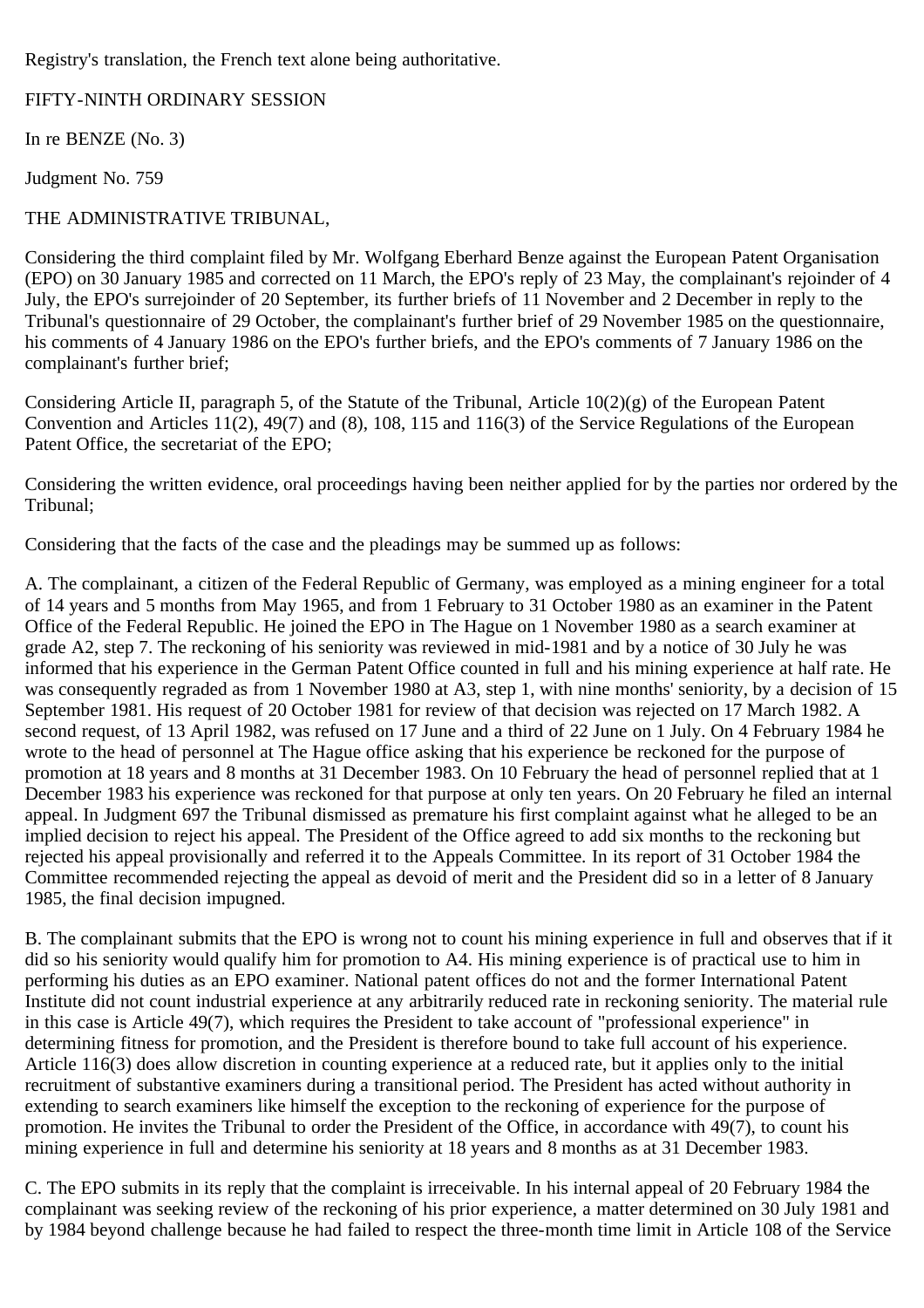Regulations. There is only one set of rules on reckoning experience and it is the same whether the purpose is to determine the starting grade or fitness for promotion. The only exception relates to patent experience in industry, and the complainant has only general industrial experience.

Subsidiarily, the EPO argues that the complaint is devoid of merit. It rejects the view that under 49(7) the only qualification for promotion is having the minimum number of years required under the job description. The article does not relate to the reckoning of experience for the purpose of promotion but presupposes a reckoning made by the President in accordance with rules laid down by him with due regard to guidelines of the Administrative Council. There are no special rules on the subject in the Regulations. The legal basis for the exercise of the President's discretion in reckoning experience for promotion is the rules on recruitment. The President made a correct exercise of his discretion, and one based on legitimate reasons of policy, in deciding to apply the same rules to search examiners as to substantive examiners in determining experience for the purpose of promotion.

D. In his rejoinder the complainant contends that his complaint is receivable, the question of the reckoning of experience for the purpose of promotion being quite distinct from that of the reckoning for determining the starting grade and step.

He enlarges on his pleas on the merits and answers in detail the case made out in the reply. He objects to the introduction of the term "general industrial experience", which does not appear in the Regulations, and to drawing a distinction between that and patent experience. He submits that there are no sound reasons of law or policy for the treatment of search examiners like himself. He presses his claim.

E. In its surrejoinder the EPO develops its submissions in answer to the pleas reaffirmed in the rejoinder. It again submits that the complaint is irreceivable.

As to the merits, it argues that there is nothing arbitrary about distinguishing between patent experience and general industrial experience. The distinction is provided for in the case of substantive examiners in the guidelines approved by the Council and referred to in Article 116, and the President's power to apply the same rules to search examiners rests on 11(2) and 49(7) and (8). He decided at his discretion to do so because search examiners usually move on to substantive examination after gaining experience in search work.

## CONSIDERATIONS:

## Receivability

1. On 15 December 1980 the President of the Office appointed the complainant as an examiner on probation as from 1 November 1980. He was granted step 7 in grade 2. Grading depends on professional experience, the complainant's experience was recalculated, and on 30 July 1981 he was promoted to A3, step 1, with 9 months' seniority, as from 1 November 1980. On 20 October 1981, 13 April 1982 and 22 June 1982 he sought review but he did not actually make any internal appeal.

Finding that he was not on the list of promotions to A4, he wrote on 4 February 1984 to ask that his experience as reckoned for the purpose of determining his eligibility for promotion should be 18 years and 8 months as at 31 December 1983. On 10 February a representative of the head of personnel answered that as at 1 December 1983 his reckonable experience had come to only 10 years.

He filed an internal appeal on 20 February 1984 and the President rejected it on the Appeals Committee's recommendation by a decision of 8 January 1985, which is now impugned.

2. The EPO's main plea is that the complaint is irreceivable on the grounds that prior experience is reckoned according to the same criteria for the purpose of promotion and on appointment and that since the complainant failed to appeal in time against the terms of his appointment he may not now challenge the reckoning of his experience as it relates to his fitness for promotion.

The plea fails. With one exception any decision by the EPO may be challenged before the Tribunal as is prescribed in its Statute. The exception is a decision that merely confirms or reproduces the original one and is not based on any further inquiry or any new grounds. But there will be confirmation only if the later decision is identical in substance to the original one. Being related to the complainant's promotion, the decision of 8 January 1985 is to be distinguished from that of 30 July 1981, which related to his appointment.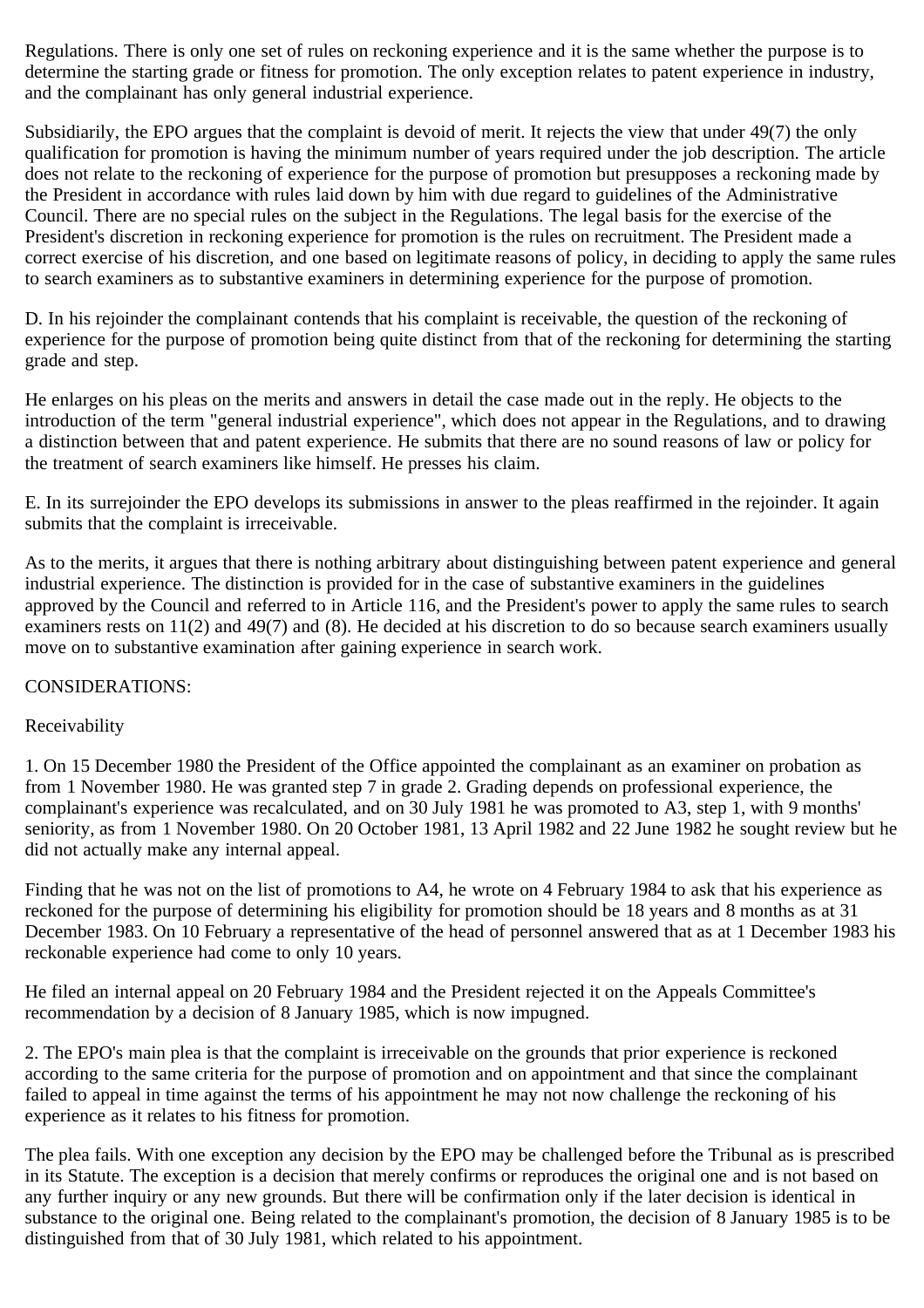It is immaterial that underlying the two decisions is a reckoning of experience which was made according to the same criteria. All that that means is that the grounds for the decisions were identical: the substance of them was not.

Merits

3. The complainant is asking that his experience as a mining engineer and patent examiner, namely 18 years and 8 months as at 31 December 1983, should count in full for the purpose of his promotion. The material rule is Article 49(7) of the Service Regulations:

"Promotion to a post in the next higher grade in the same category shall be by selection from among permanent employees who have the necessary qualifications, after consideration of their ability and of reports on them.

The employees must have the minimum number of years of professional experience required under the job description in order to obtain the grade for the post concerned and have at least two years service in their grade in the Office."

The parties disagree on the meaning of "professional experience". The complainant argues that the reckoning should include the full number of years when he was working as a mining engineer before joining the Office. On the strength of CA 16/80, which is based on the guidelines in CI/Final 20/77, the EPO credits his mining experience only at half rate.

Article 49(7) does not resolve the issue. The President may therefore make good the omission by an exercise of his discretion as the "appointing authority" under Article 10(2)(9) of the European Patent Convention. He is subject to three restrictions however. One is that he must comply with the Service Regulations; another that he must respect the Administrative Council's guidelines insofar as they are binding; and the third that he must not abuse his authority or exceed the limits of it: in particular he may neither act arbitrarily nor infringe the principle of equal treatment.

4. In this case the EPO did not infringe the provisions of the Service Regulations which directly or indirectly relate to promotion: Articles  $11(2)$  and  $116(3)$ .

Under 11(2) "Unless the appointing authority decides otherwise, for duly substantiated reasons relating to the training and special professional experience of the candidate, appointment shall be to the first step in the grade". Since the clause does not explain the term "special professional experience" there can have been no breach of it in reckoning the complainant's.

The other provision, 116(3), reads:

"The minimum period of service in the grade at the Office provided for in Article 49, paragraph 7, shall be reduced to one year for the first promotion for permanent employees recruited in accordance with paragraph 1. Periods of professional experience prior to recruitment to be reckoned towards the minimum number of years of professional experience required under the job descriptions for the award of a higher grade shall be determined by the President of the Office having regard to the guidelines laid down on this matter by the Administrative Council."

The provision does relate to fitness for promotion. But it expressly applies only to officials "recruited in accordance with paragraph 1", viz. "Category A staff in the field of substantive examination" and not to the complainant, who is a search examiner, not a substantive one. There was therefore no possibility of breach of 116(3) by the impugned decision.

5. Nor did the EPO infringe the guidelines the parties cite, CI/Final 20/77. Like 116(3) those guidelines apply only to substantive examiners and therefore not to the complainant.

CA 16/80, on which the EPO relies, does no more than elaborate on CI/Final 20/77, and so there can be no question of breach of these guidelines by CA 16/80 and the impugned decision based thereon.

6. Lastly, the President did not exceed or abuse his authority.

In support of his claim to the full crediting of his mining experience the complainant says how useful it is in